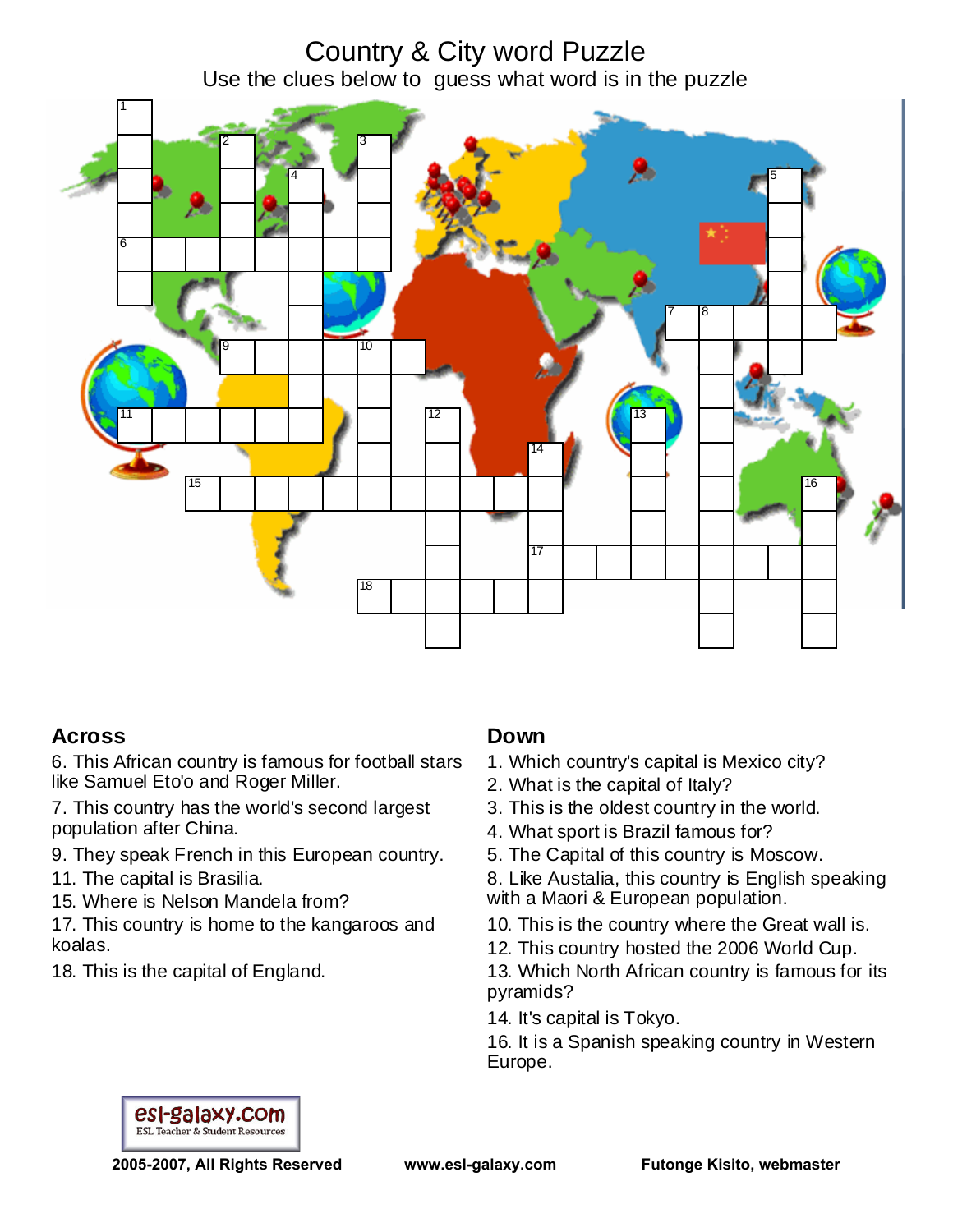# Country & City word Puzzle Use the clues below to guess what word is in the puzzle



## **Across**

6. This African country is famous for football stars like Samuel Eto'o and Roger Miller. [CAMEROON]

7. This country has the world's second largest population after China. [INDIA]

9. They speak French in this European country. [FRANCE]

11. The capital is Brasilia. [BRAZIL] 15. Where is Nelson Mandela from?

[SOUTHAFRICA]

17. This country is home to the kangaroos and koalas. [AUSTRALIA]

18. This is the capital of England. [LONDON]



### **Down**

1. Which country's capital is Mexico city? [MEXICO]

- 2. What is the capital of Italy? [ROME]
- 3. This is the oldest country in the world. [IRAN]
- 4. What sport is Brazil famous for? [FOOTBALL]
- 5. The Capital of this country is Moscow. [RUSSIA]

8. Like Austalia, this country is English speaking with a Maori & European population. [NEWZEALAND]

10. This is the country where the Great wall is. [CHINA]

12. This country hosted the 2006 World Cup. [GERMANY]

13. Which North African country is famous for its pyramids? [EGYPT]

14. It's capital is Tokyo. [JAPAN]

**2005-2007, All Rights Reserved www.esl-galaxy.com Futonge Kisito, webmaster**